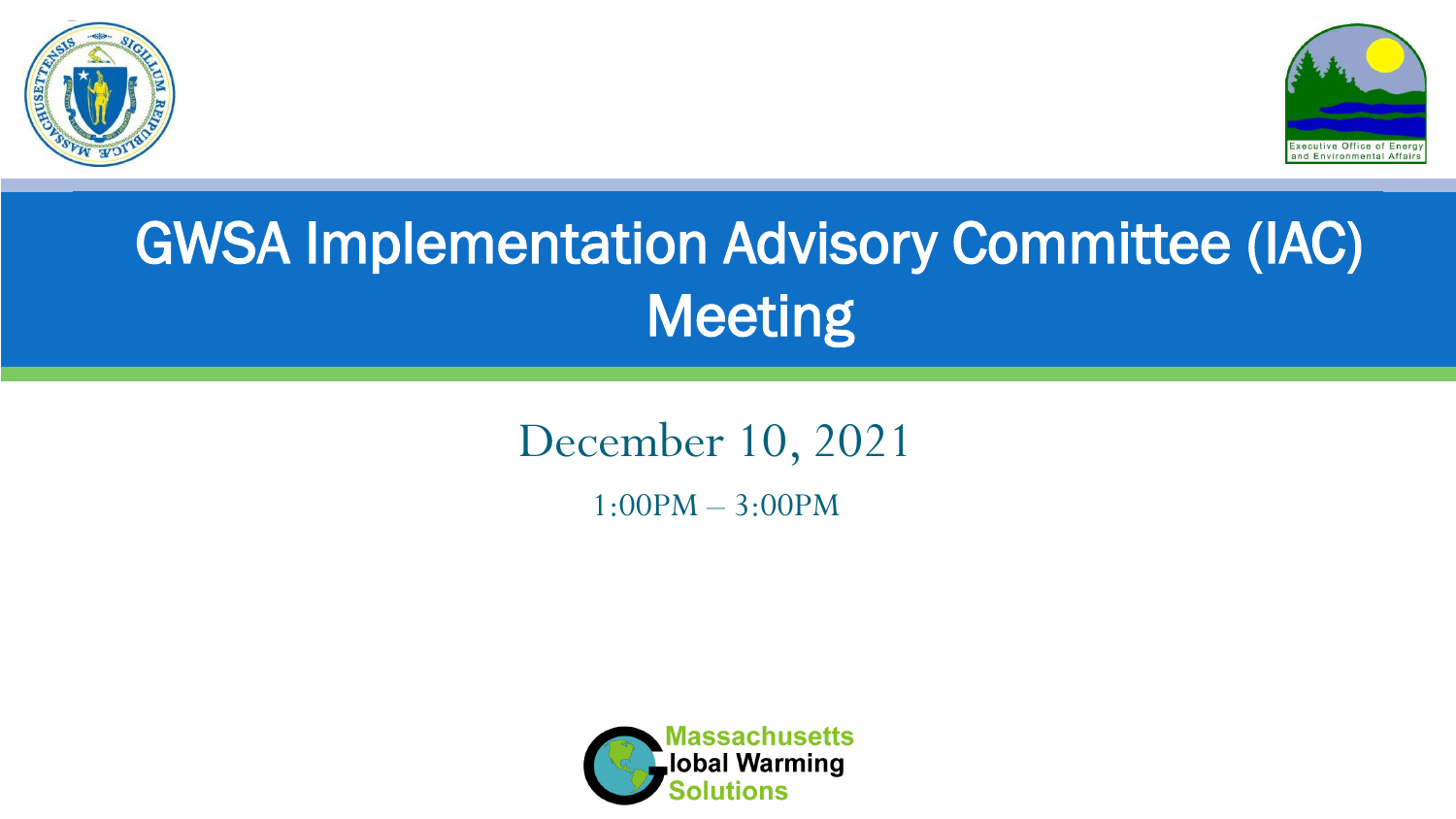### Agenda

- Review and call to approve the 10/12/2021 IAC meeting minutes
- Brief updates
- 2025/2030 CECP process, timeline, public meetings (reminders)
- Tracking carbon flux on natural and working lands, and implications for achieving net zero emissions in 2050
- IAC Work Groups report out
- Other IAC business
- Public comment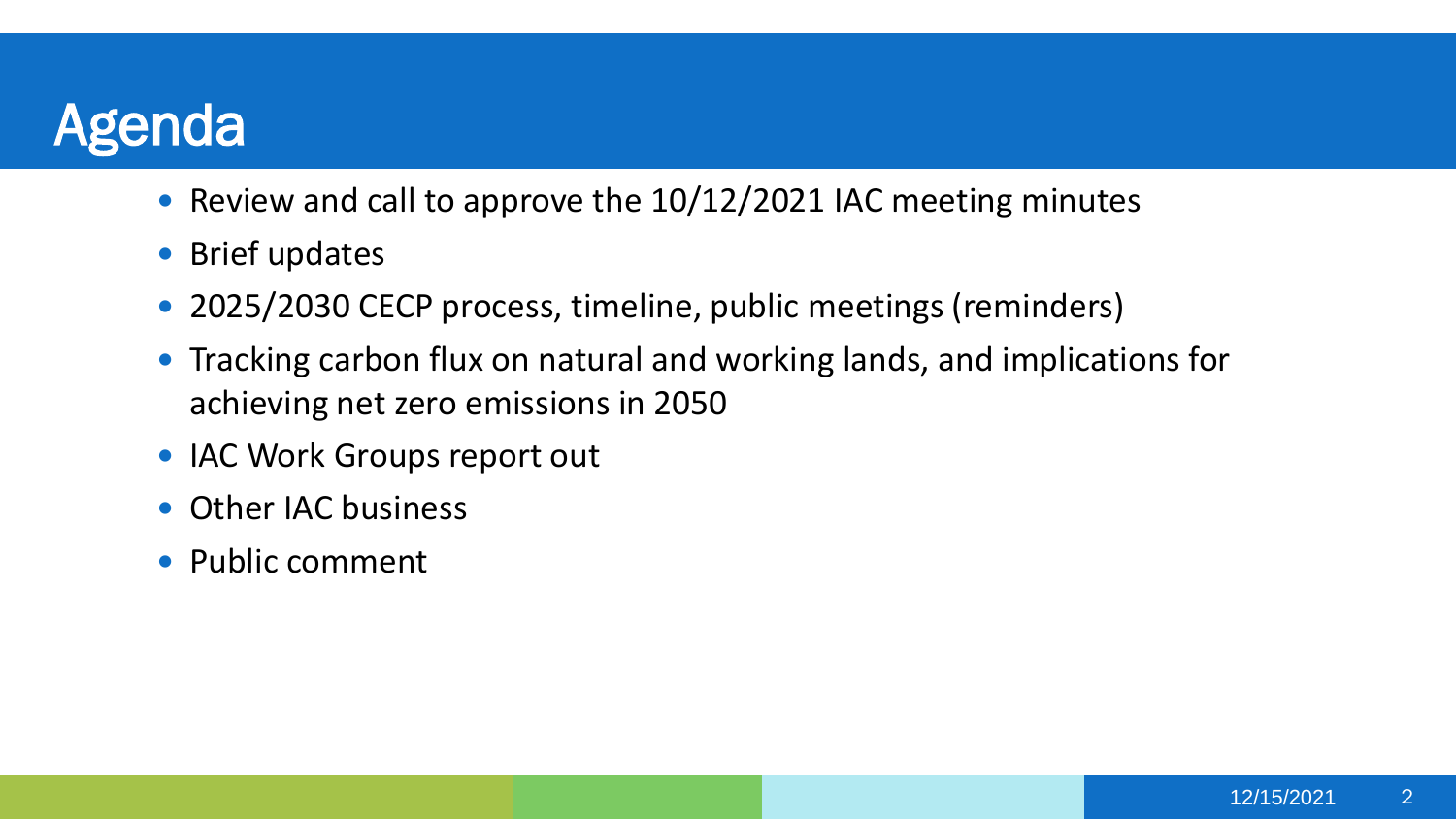# Updates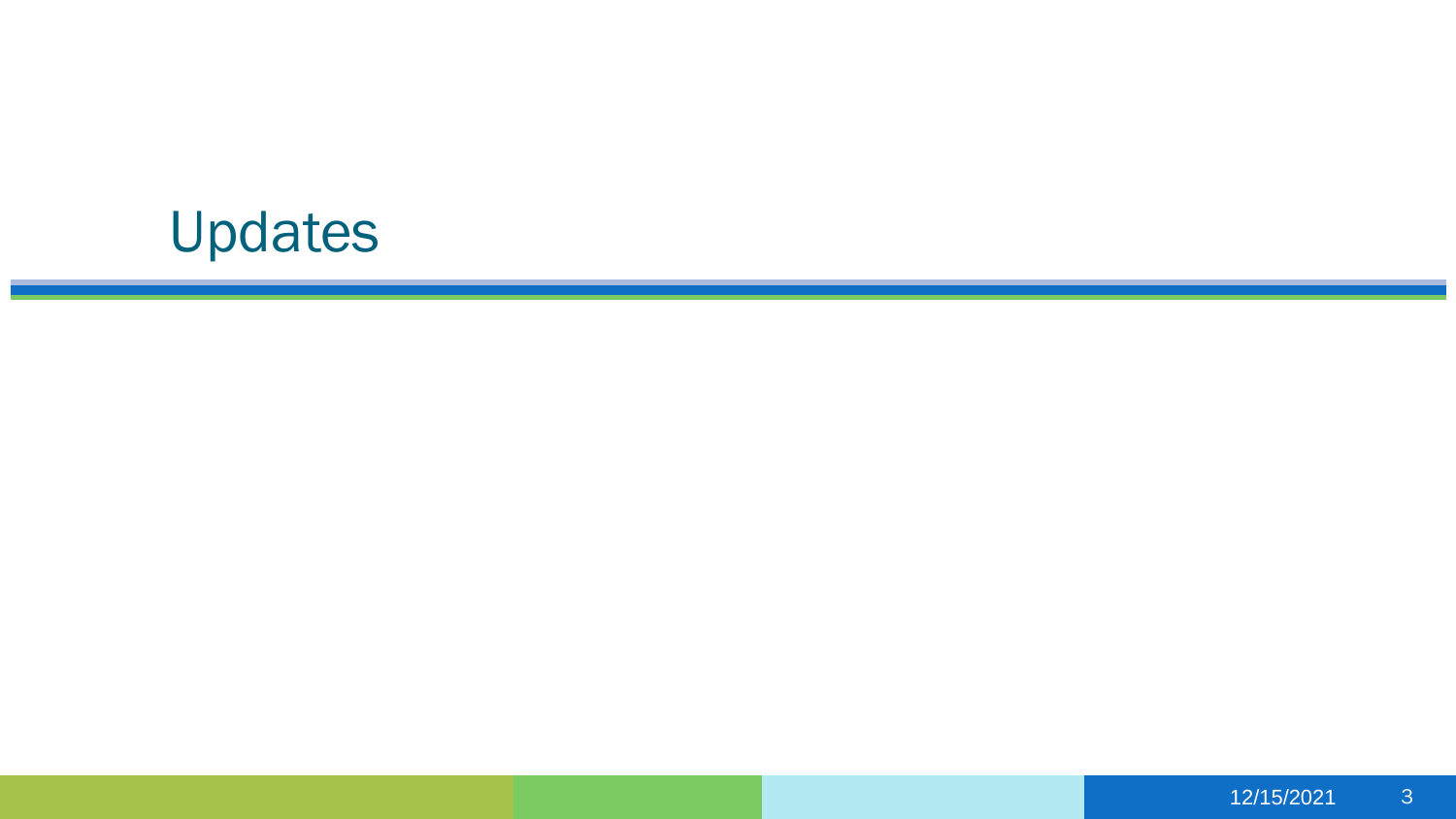# Clean Energy and Climate Plan for 2025 and 2030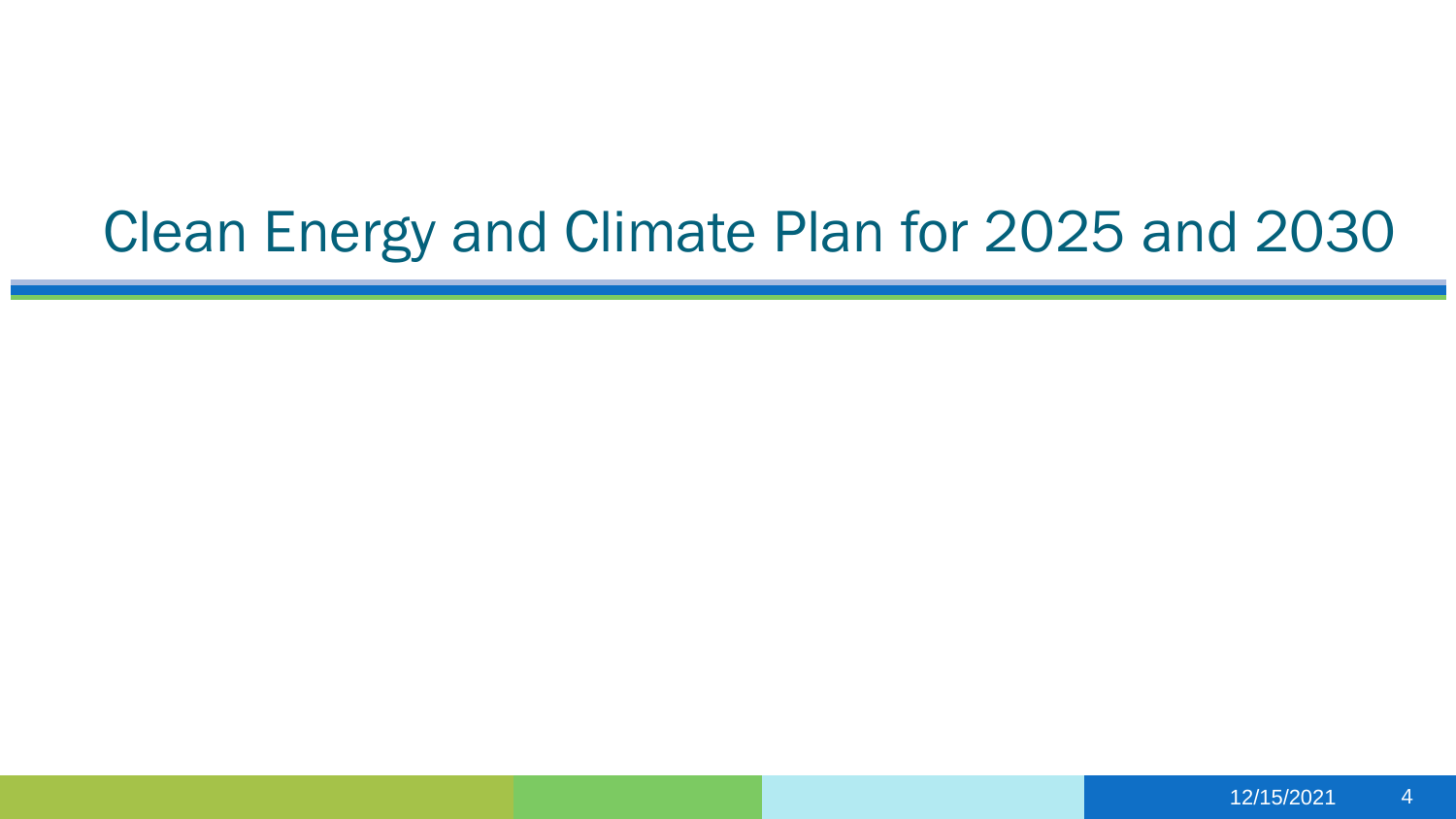### CECP Process & Timeline

EEA will release the final 2025/2030 CECP by July 1, 2022

|                                                             | 2021 |   |  |   |  |    |           |    | 2022 |  |   |  |  |   |   |   |               |  |  |
|-------------------------------------------------------------|------|---|--|---|--|----|-----------|----|------|--|---|--|--|---|---|---|---------------|--|--|
| Task (* denotes public meetings)                            | 5    | 6 |  | 8 |  | 10 | <b>11</b> | 12 |      |  |   |  |  | 6 |   | 8 | 9             |  |  |
| <b>Clean Energy and Climate Plan (CECP)</b>                 |      |   |  |   |  |    |           |    |      |  |   |  |  |   |   |   |               |  |  |
| Update energy pathways analysis                             |      |   |  |   |  |    |           |    |      |  |   |  |  |   |   |   |               |  |  |
| Assess macroeconomic and jobs impacts                       |      |   |  |   |  |    |           |    |      |  |   |  |  |   |   |   |               |  |  |
| Develop CECP for 2025 & 2030                                |      |   |  |   |  | *  |           |    |      |  | 宋 |  |  |   |   |   |               |  |  |
| Set limits and sublimits for 2025 & 2030                    |      |   |  |   |  |    |           |    |      |  |   |  |  |   |   |   |               |  |  |
| Submit 2025/2030 CECP to Legislature                        |      |   |  |   |  |    |           |    |      |  |   |  |  |   |   |   |               |  |  |
| Set sublimits and develop CECP for 2050                     |      |   |  |   |  |    |           |    |      |  |   |  |  |   |   |   |               |  |  |
| <b>Natural and Working Lands (NWL)</b>                      |      |   |  |   |  |    |           |    |      |  |   |  |  |   |   |   |               |  |  |
| Extend forest carbon analysis                               |      |   |  |   |  |    |           |    |      |  |   |  |  |   |   |   |               |  |  |
| NWL inventory improvements                                  |      |   |  |   |  |    |           |    |      |  |   |  |  |   |   |   |               |  |  |
| Develop NWL Plan as part of 2025/2030 CECP<br>and 2050 CECP |      |   |  |   |  |    |           | 米  |      |  |   |  |  |   | 零 |   | $\frac{1}{2}$ |  |  |
| Set NWL baseline & NWL goals for 2025, 2030, 2050           |      |   |  |   |  |    |           |    |      |  |   |  |  |   |   |   |               |  |  |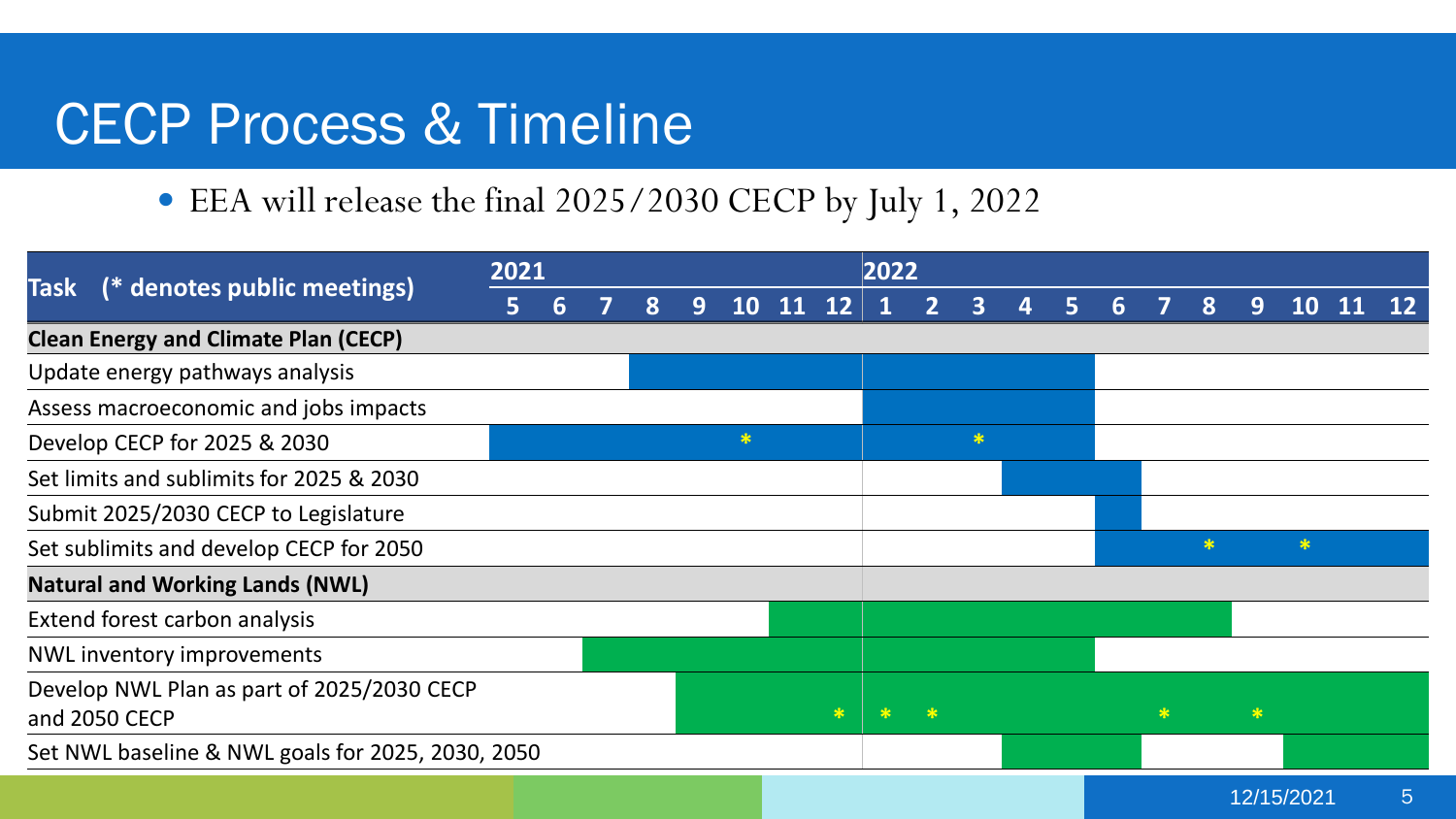### 2025/2030 CECP Public Meetings

- **On Oct. 14 & 15, 2021,** we presented on proposed approach for completing the 2025/2030 CECP and gathered feedback on these questions:
	- 1. What are your concerns with EEA setting limits on gross emissions while tracking and lowering net emissions through goal setting and policy development?
	- 2. Do you support EEA setting emissions sublimits to be consistent with the categories already in the statewide greenhouse gas emissions inventory? If not, what are your concerns?
	- 3. Do you support EEA finalizing the Interim 2030 CECP to be the Clean Energy and Climate Plan for 2025 and 2030? If not, what are your concerns?

Input on these questions can be submitted to **gwsa@mass.gov** through Dec. 24, 2021.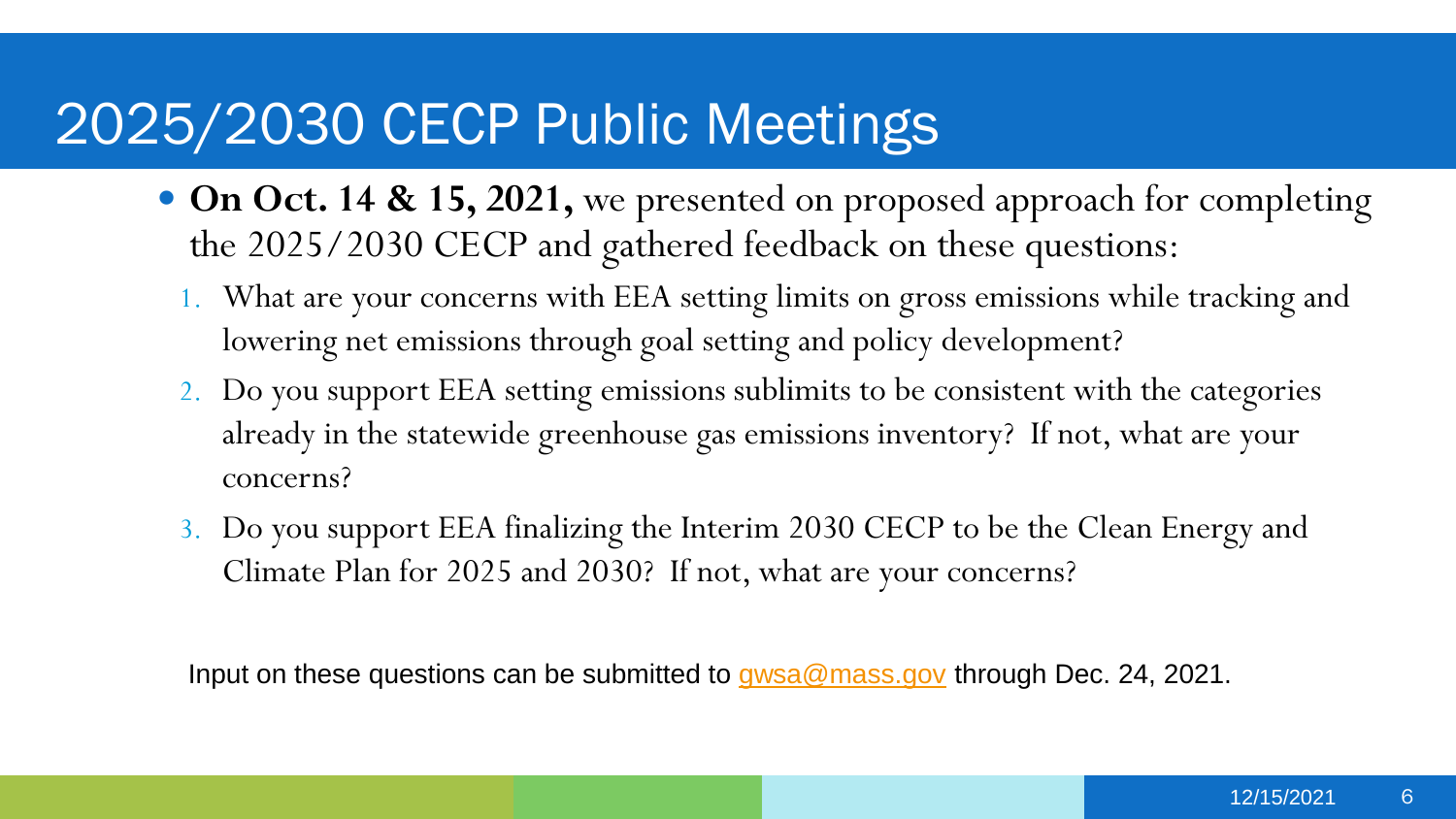### 2025/2030 CECP Public Meetings

- **In March 2022,** we will present and gather feedback on:
	- 1. Proposed emissions limits and sublimits for 2025 and 2030;
	- 2. Proposed goals for reducing emissions from and increasing carbon sequestration on natural and working lands (NWL)
	- 3. Proposed policy portfolio that aim to achieve these emission limits, sublimits, and NWL goals.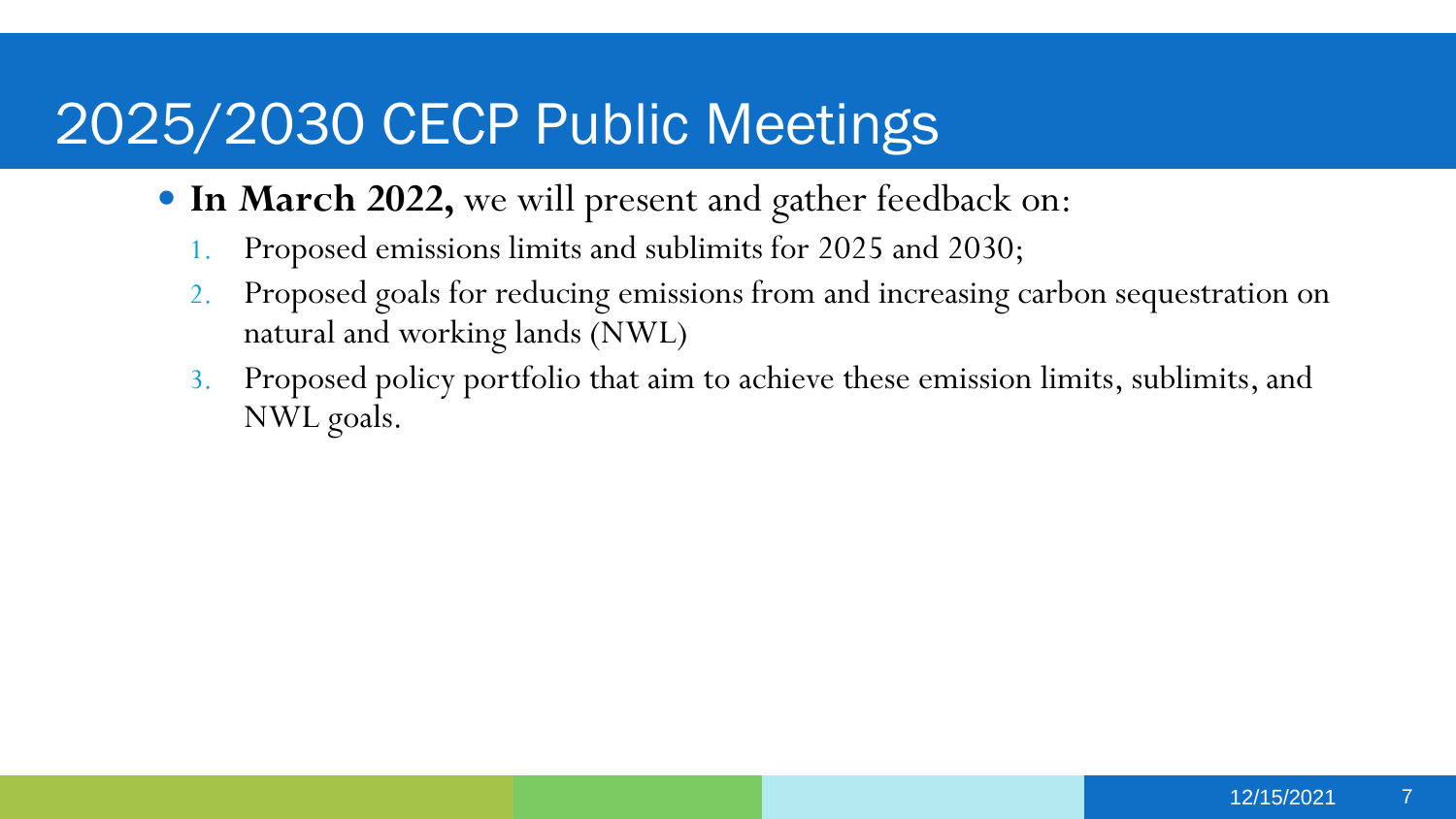# Input on Related Initiatives

- Visit [www.mass.gov/2030CECP](http://www.mass.gov/2030CECP) for more information on ways to provide input on key initiatives that feed into the 2025/2030 CECP, including:
	- Clean Heat Commission
	- Specialized Stretch Energy Codes
	- Forest carbon goals and policies
	- Environmental Justice Strategy
	- Environmental Impact Review of Development Projects
	- Cumulative Impact Assessment for Certain Permits and Approvals

| <b>Topic</b>                                                                                                                       | <b>Agency/Office</b>                                                                  | <b>Public</b><br><b>Meeting/Comment</b><br><b>Period</b>                                                                                                       | <b>More Information</b>                                                                                                 |
|------------------------------------------------------------------------------------------------------------------------------------|---------------------------------------------------------------------------------------|----------------------------------------------------------------------------------------------------------------------------------------------------------------|-------------------------------------------------------------------------------------------------------------------------|
| Environmental<br>Justice Strategy in<br>accordance with<br>the<br>Environmental<br><b>Justice Policy</b><br>(updated June<br>2021) | Environmental<br>lustice                                                              | Early 2022                                                                                                                                                     | www.mass.gov/environmental<br>Sign up to get Environmental Ju<br>https://www.mass.gov/forms/<br>updates-notices         |
| Cumulative<br>Impact<br>Assessment in<br>review of<br>applications for<br>certain air permits<br>and approvals                     | Department of<br>Environmental<br>Protection                                          | Usually the third/fourth<br>Tuesday and Wednesday<br>of each month                                                                                             | www.mass.gov/info-details/cu<br>air-quality-permitting                                                                  |
| <b>Recommendations</b><br>from the<br>Commission on<br>Clean Heat                                                                  | Executive Office of<br>Energy and<br>Environmental<br><b>Affairs</b>                  | 2022: Date/time to be<br>determined                                                                                                                            | www.mass.gov/orgs/commissi<br>Sign up for updates on the<br>Commission: www.mass.gov/fc<br>on-the-commission-on-clean-h |
| <b>Energy efficiency</b><br>plans (Mass Save<br>program)                                                                           | Department of<br><b>Energy Resources,</b><br>Department of<br><b>Public Utilities</b> | The Energy Efficiency<br>Advisory Council (EEAC)<br>usually have meetings the<br>third/fourth Wednesday of<br>each month, with public<br>comment opportunities | https://www.mass.gov/energy<br>utilities<br>Calendar of EEAC meetings: htt<br>council-meetings-materials/               |

Public Processes informing the 2025/2030 CECP

8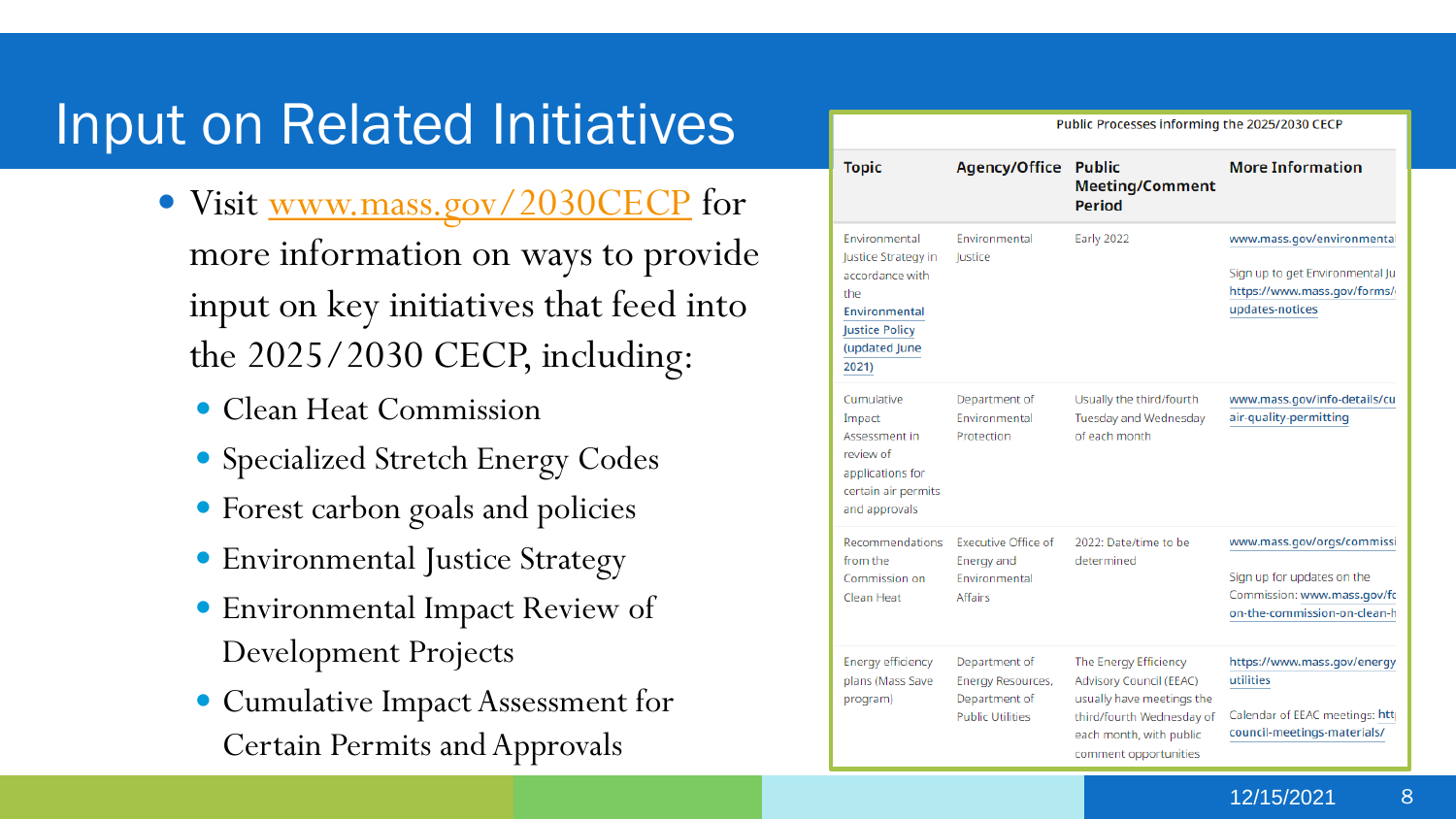#### IAC Contribution to 2025/2030 CECP

- Sector-specific policy discussions in IAC work group meetings
	- Work group recommendations on the Interim 2030 CECP
	- Additional policy considerations for the 2025/2030 CECP
	- Flesh out policy details and sources of funding
- Full IAC meetings include:
	- IAC work groups report out
	- Cross-sectoral topics and issues for the 2025/2030 CECP
	- Interim 2030 CECP implementation progress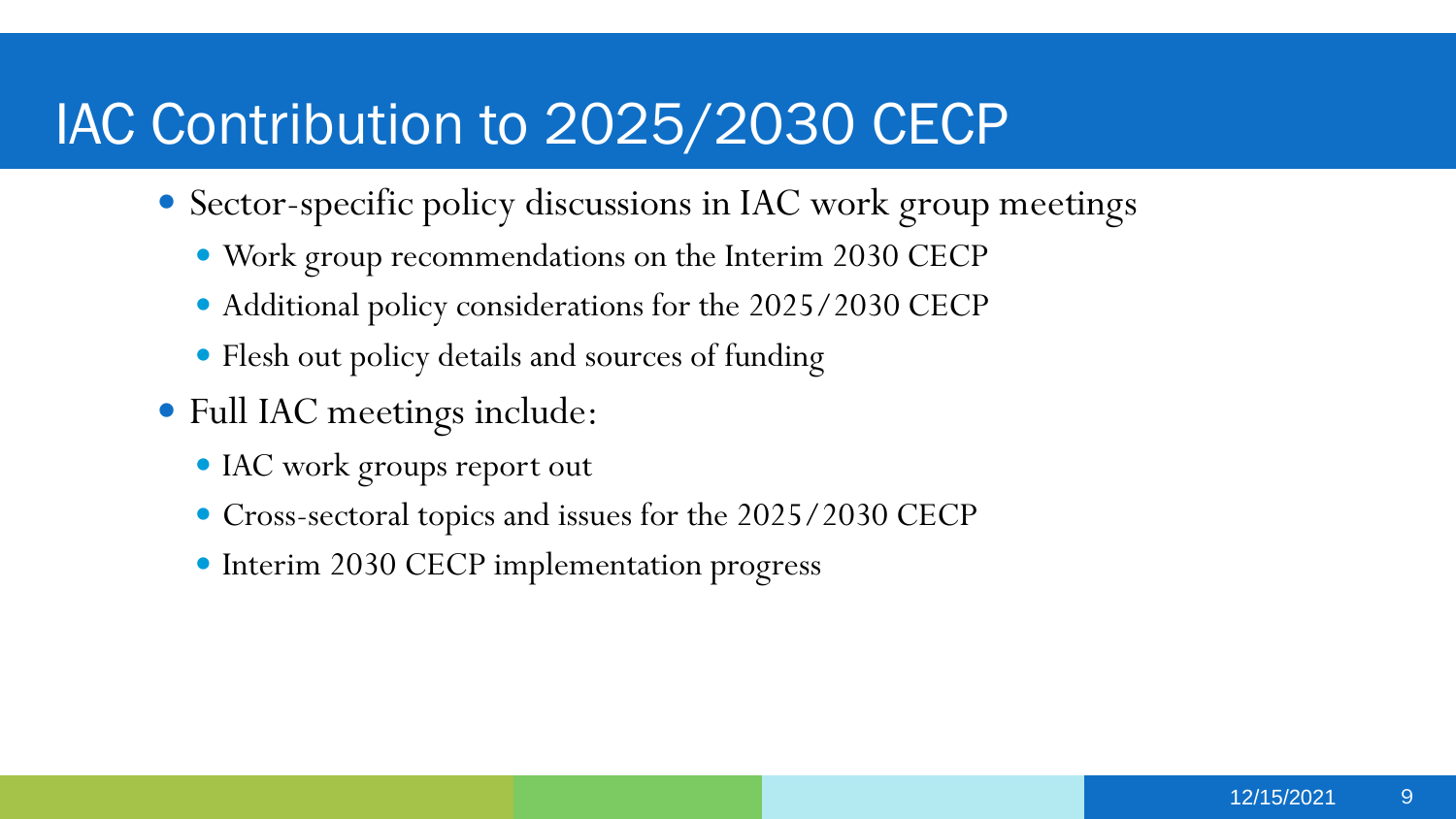# Tracking NWL Carbon Flux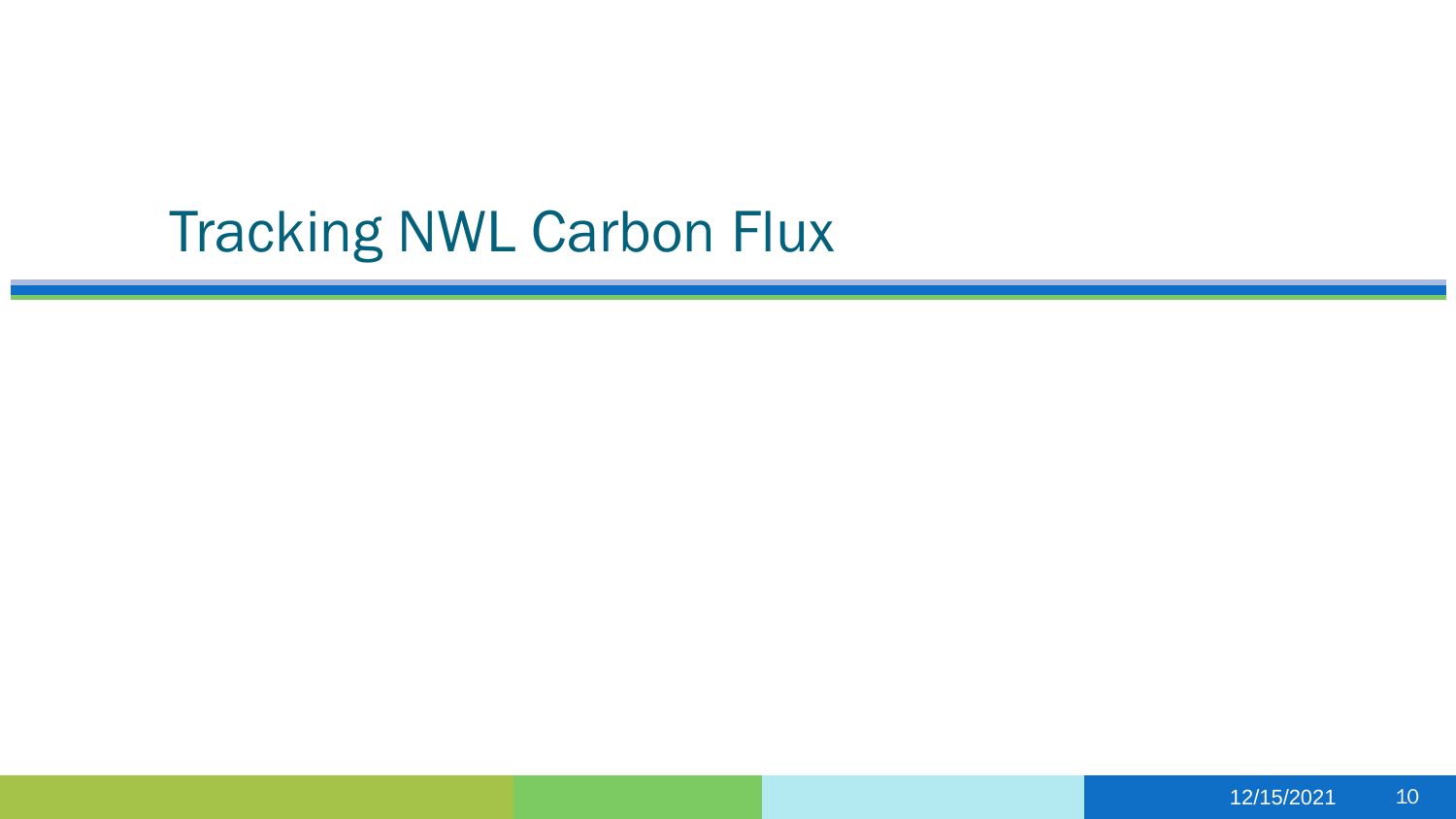# Greenhouse Gas (GHG) Fluxes

 Net GHG emissions accounting includes tracking the emissions and removal/storage of carbon on natural and working lands (NWL) and NWL-derived products.

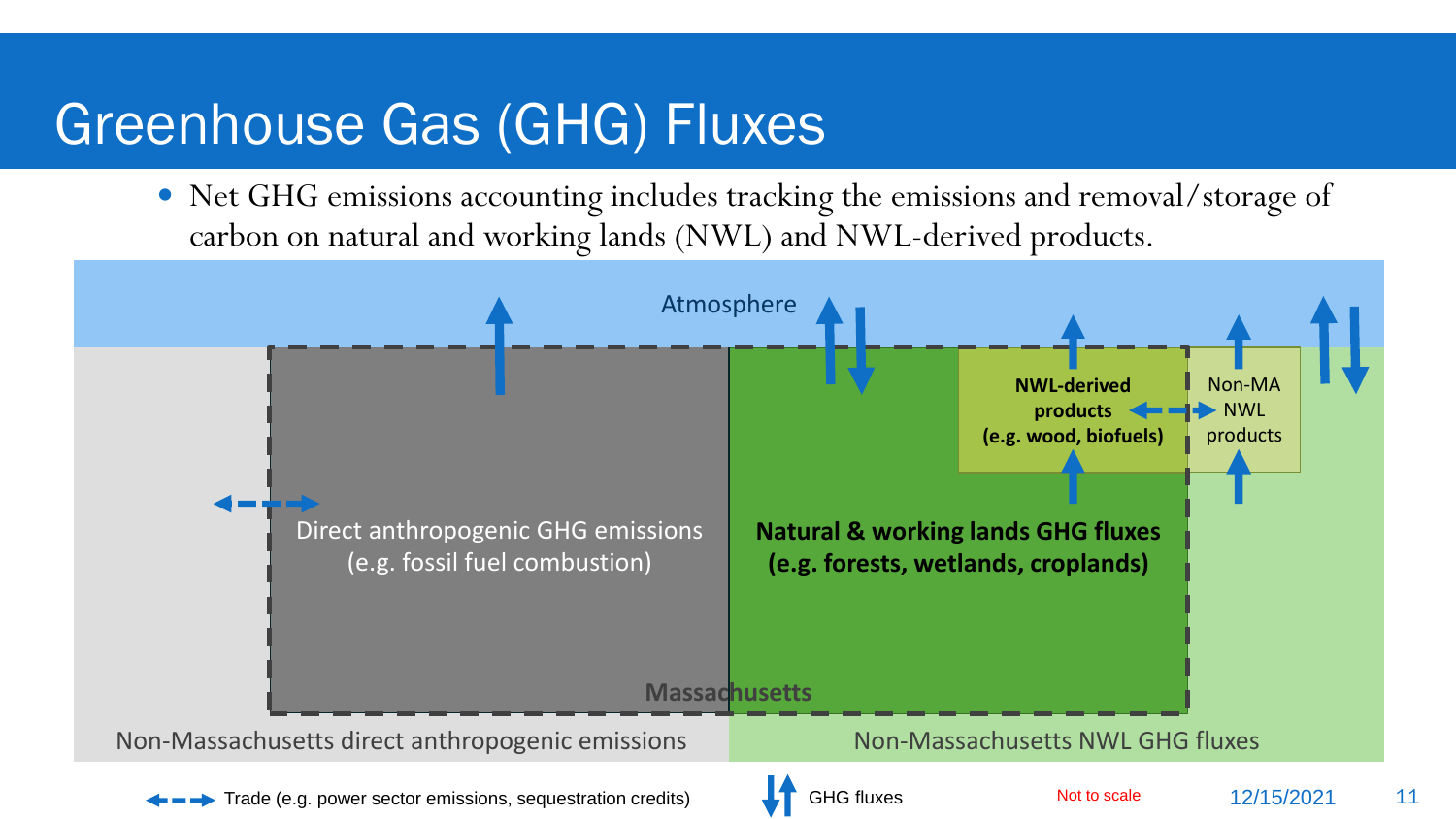#### Current Biogenic GHG Inventory

- The biogenic component of our current GHG inventory currently tracks some NWL fluxes (deforestation, forest sequestration), but was developed  $\sim$ 10 years ago, and must be updated to:
	- Track additional NWL GHG fluxes e.g. wetlands, urban trees/forests, croplands, harvested wood products;
	- Use more standardized, updated data sources and methodology;
	- Incorporate spatially-explicit accounting of land use change.



All Biogenic GHG fluxes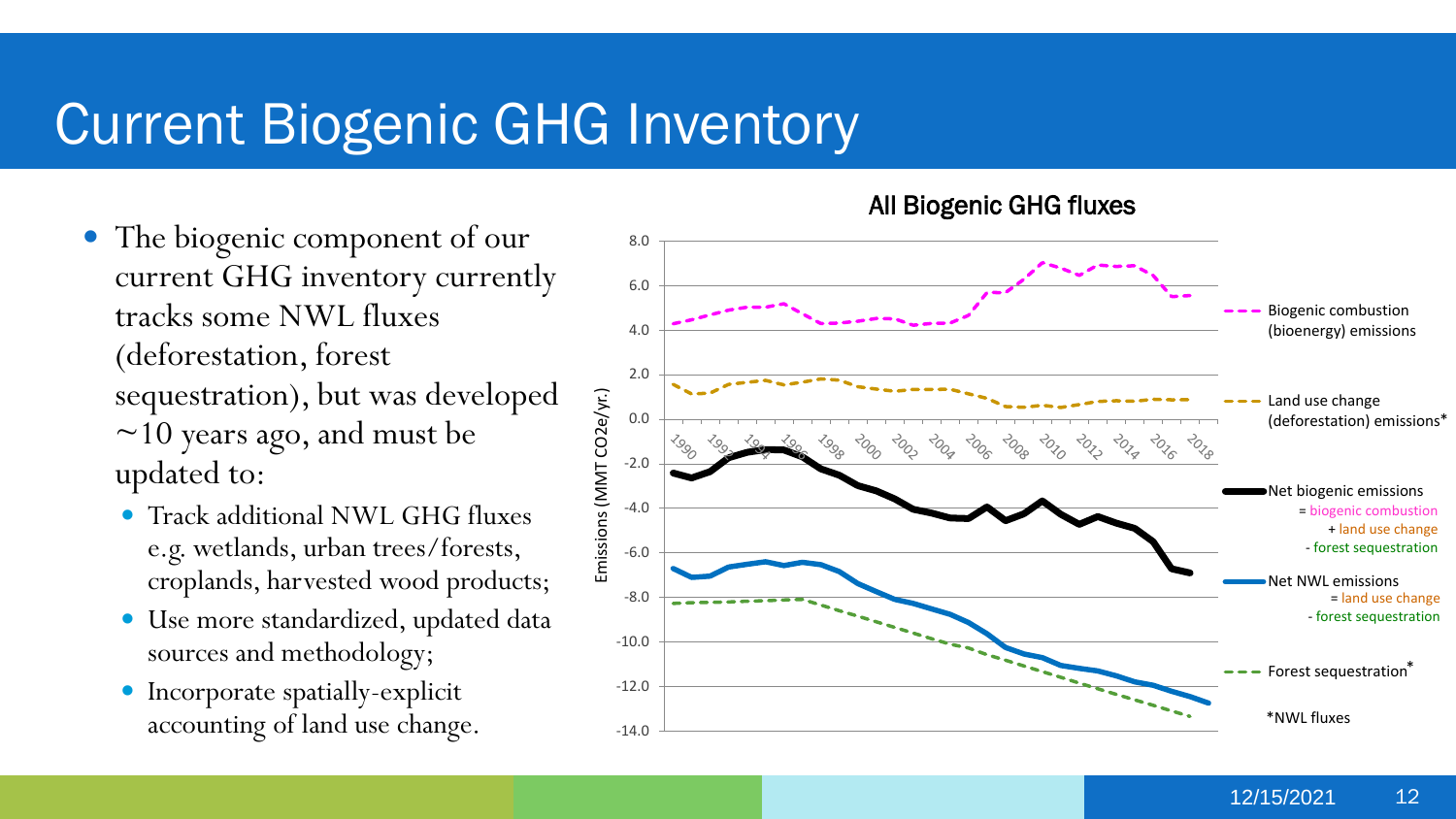### Preliminary NWL Inventory Improvement

- Net NWL GHG emissions estimated at -7.4 MMTCO<sub>2</sub>e/yr. for 2018 (i.e. net GHG removal)
- NWL carbon removal and storage is smaller than previously estimated  $(-12.7 \text{ MMTCO}_2\text{e/yr}$ . for 2018)
- Net overall biogenic emissions (NWL + biogenic combustion) are smaller than previously estimated<br>
(-12.7 MMTCO<sub>2</sub>e/yr. for 2018)<br>
Net overall biogenic emissions<br>
(NWL + biogenic combustion) are<br>
likely still negative (estimated at -1.9  $MMTCO_2$ e/yr.)
- All results preliminary now but magnitude of net carbon sequestration unlikely to change

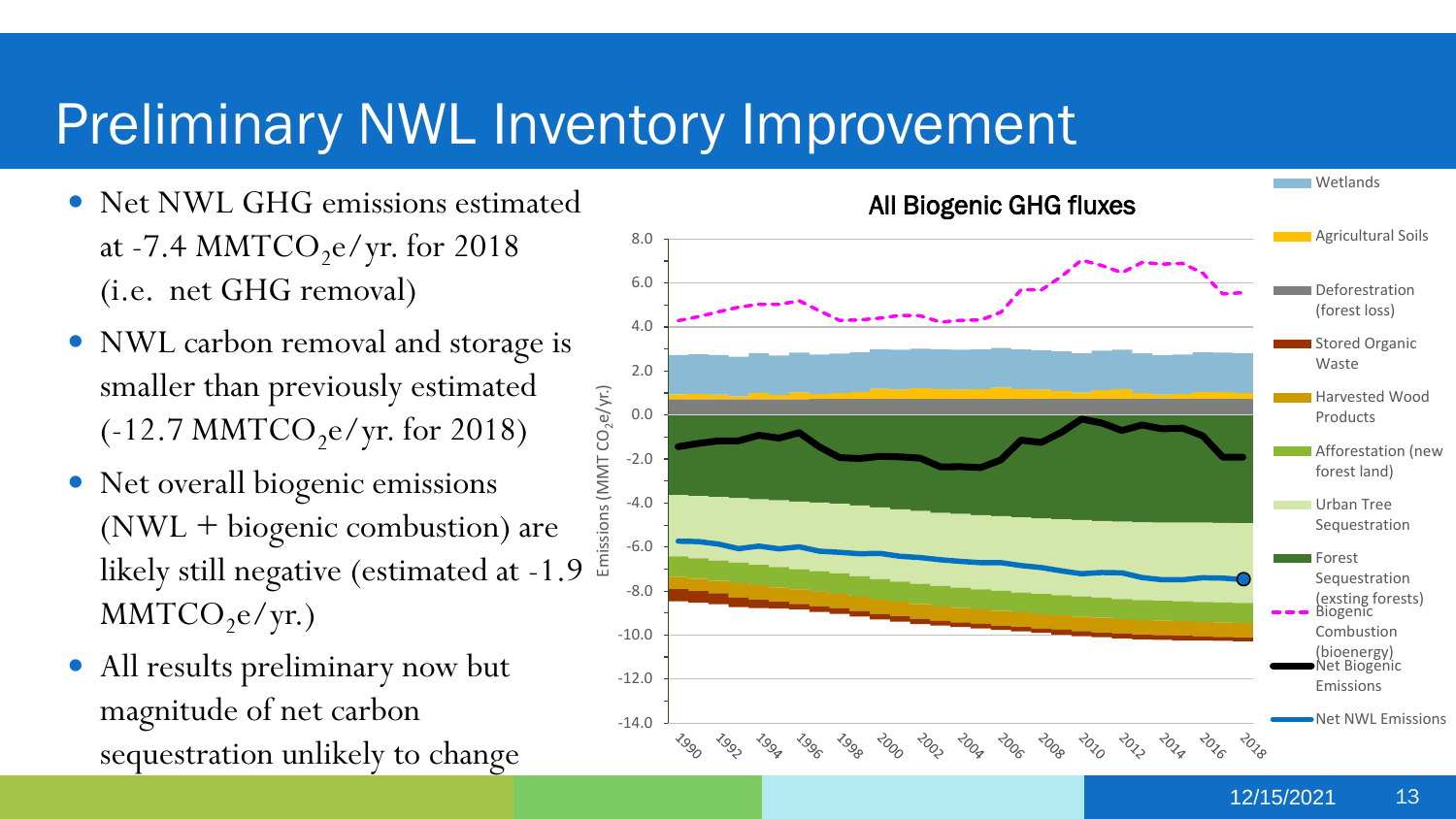# Preliminary NWL Inventory Improvement

- Forest land is the largest source of GHG removal and storage, and the largest carbon stock, in Massachusetts.
- Loss and gain of forest land (i.e. deforestation and reforestation) are key NWL GHG emission sources and carbon removal/storage, respectively.
- Other significant carbon storage include durable wood products and urban forests and trees.
- Wetlands and croplands can sequester and store carbon, but are currently net GHG emission sources due to past and ongoing land use and management practices.

| <b>Land Class</b><br>(i.e. NWL Subsectors)                      | <b>Net Emissions</b><br>MMTCO <sub>2</sub> e/yr. in 2018 | <b>Carbon Stock</b><br>MMTCO <sub>2</sub> e |
|-----------------------------------------------------------------|----------------------------------------------------------|---------------------------------------------|
| <b>Forest Land</b><br>(live & dead biomass, soils)              | $-5.7$                                                   | 1,020                                       |
| Forest sequestration                                            | $-4.9$                                                   |                                             |
| New forest land                                                 | $-0.9$                                                   |                                             |
| Forest loss                                                     | $+0.8$                                                   |                                             |
| Harvested wood products                                         | $-0.7$                                                   |                                             |
| Wetlands                                                        | $+1.8$                                                   | 700                                         |
| <b>Settlement Land</b><br>(urban trees, soils, landscape areas) | $-3.8$                                                   | Unknown                                     |
| Croplands<br>(agricultural soils)                               | $+0.3$                                                   | 45                                          |
| <b>Other Land</b><br>(e.g. grasslands, water bodies)            | Unknown<br>(likely small)                                | Unknown                                     |
| <b>Net NWL Emissions:</b>                                       | $-7.4$                                                   | Total: $> 1,800$                            |

Emissions estimates from EPA (2020) State Information Tool – LULCF module, MassDEP (2019) *Wetlands Status and Trends* and Blue Carbon Calculator. Stock estimates from Massachusetts' *2050 Decarbonization Roadmap Land Sector Report* and *Healthy Soils Action Plan.*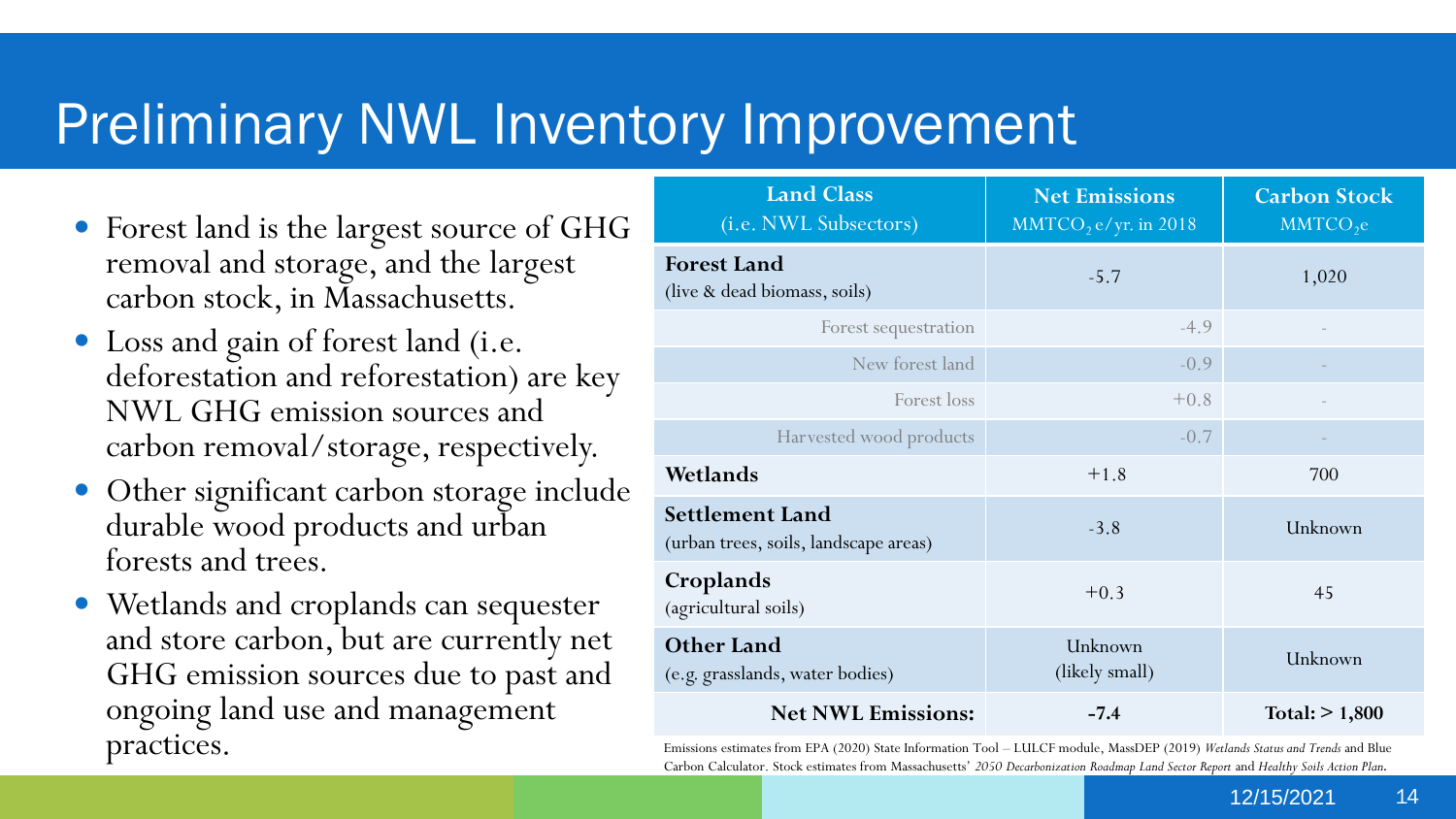#### General Framework of New NWL Inventory

• NWL inventory improvements will include spatially explicit land use accounting to estimate net annual GHG fluxes from major land use classes and subclasses.

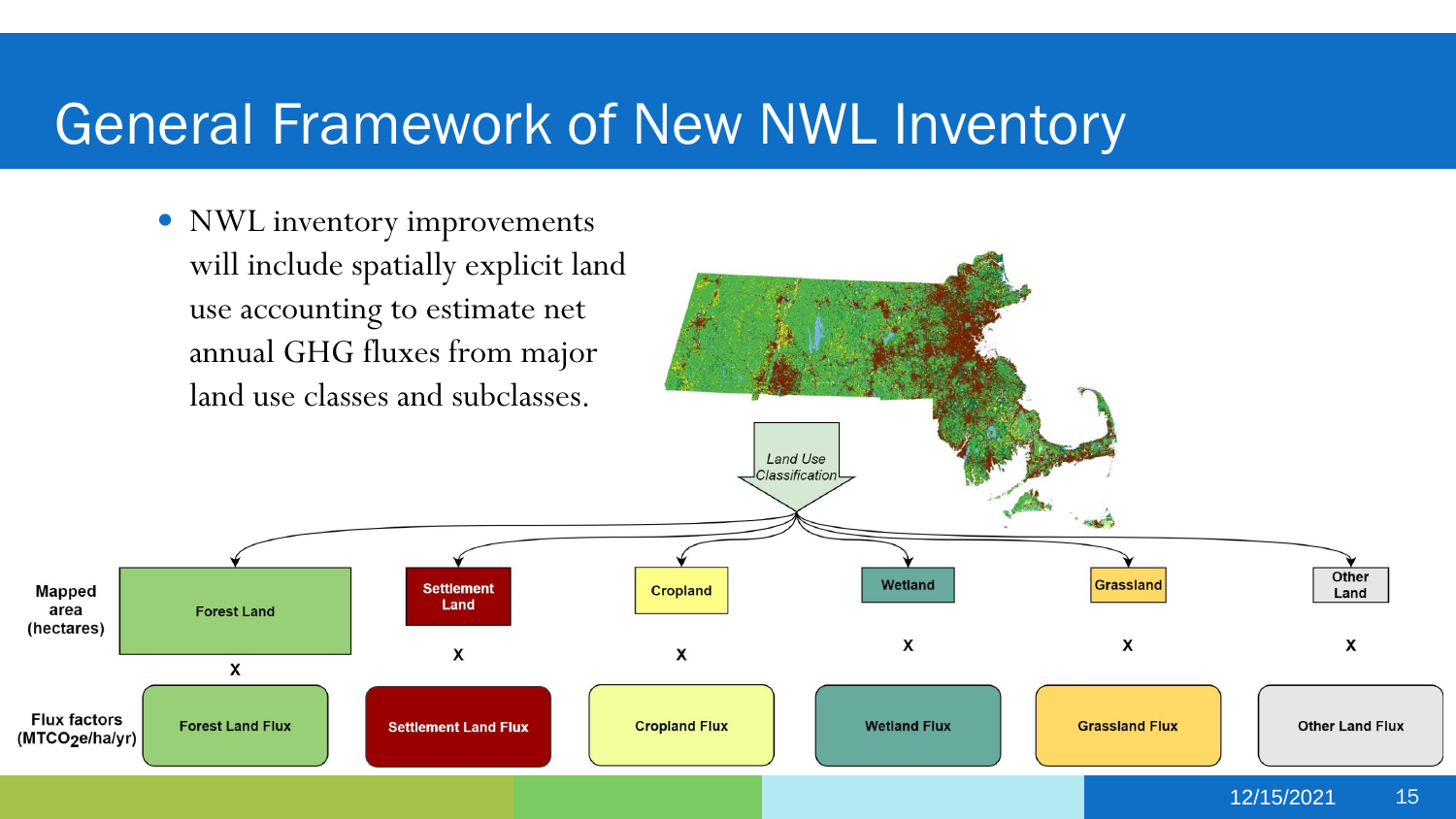### General Framework of New NWL Inventory

 Net annual NWL emissions estimates will include GHG fluxes from land use change in prior years

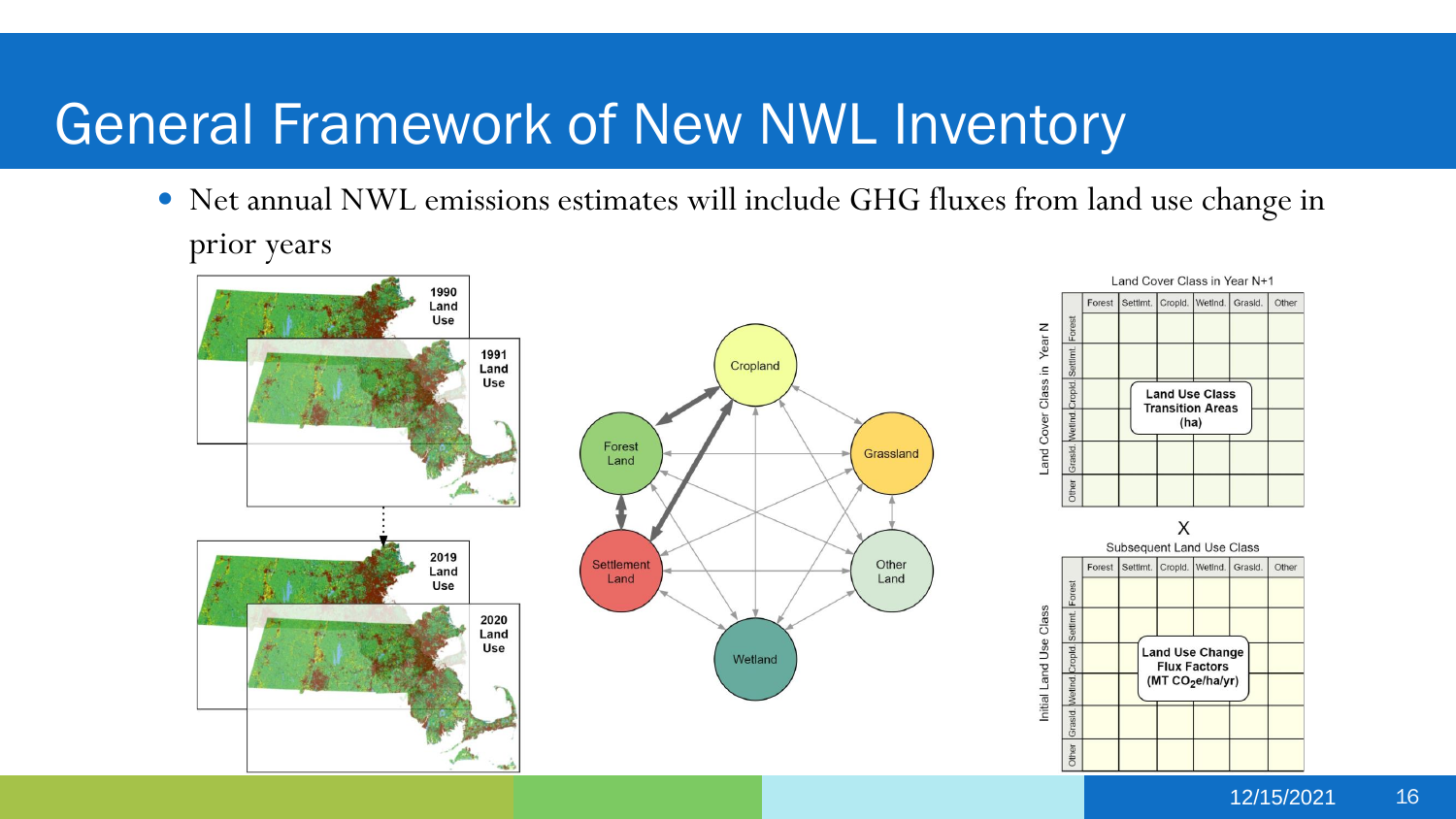# Tracking NWL GHG Fluxes for Different Purposes

Set & Assess NWL GHG

**Goals** (for CECPs)

 Improvement to NWL inventory informs development of a net emissions accounting framework

**Monitor** real GHG fluxes &  $\frac{1}{2}$  C stocks in Massachusetts  $\frac{2}{2}$  Goals (for CECPs)  $\frac{3}{2}$  (i.e., net zero in 2050)

![](_page_16_Picture_3.jpeg)

*Biophysical inventory*

- Land sector carbon budget our best approximation of C sources, sinks, and transfers of ecosystems in MA territory
- What the atmosphere "sees"

*Assessment inventory*

- Fluxes and stocks used to set targets, measure progress, and evaluate the effects of actions and policies
- Depends on baseline (historical year or period, projected, or fixed level goal)

Net Emissions **Compliance**

*Compliance inventory*

- Considers attribution, responsibility for various sources/sinks, including certain out-of-state activities
- What "counts" as net emissions for statutory compliance
- Defined on TBD net GHG accounting framework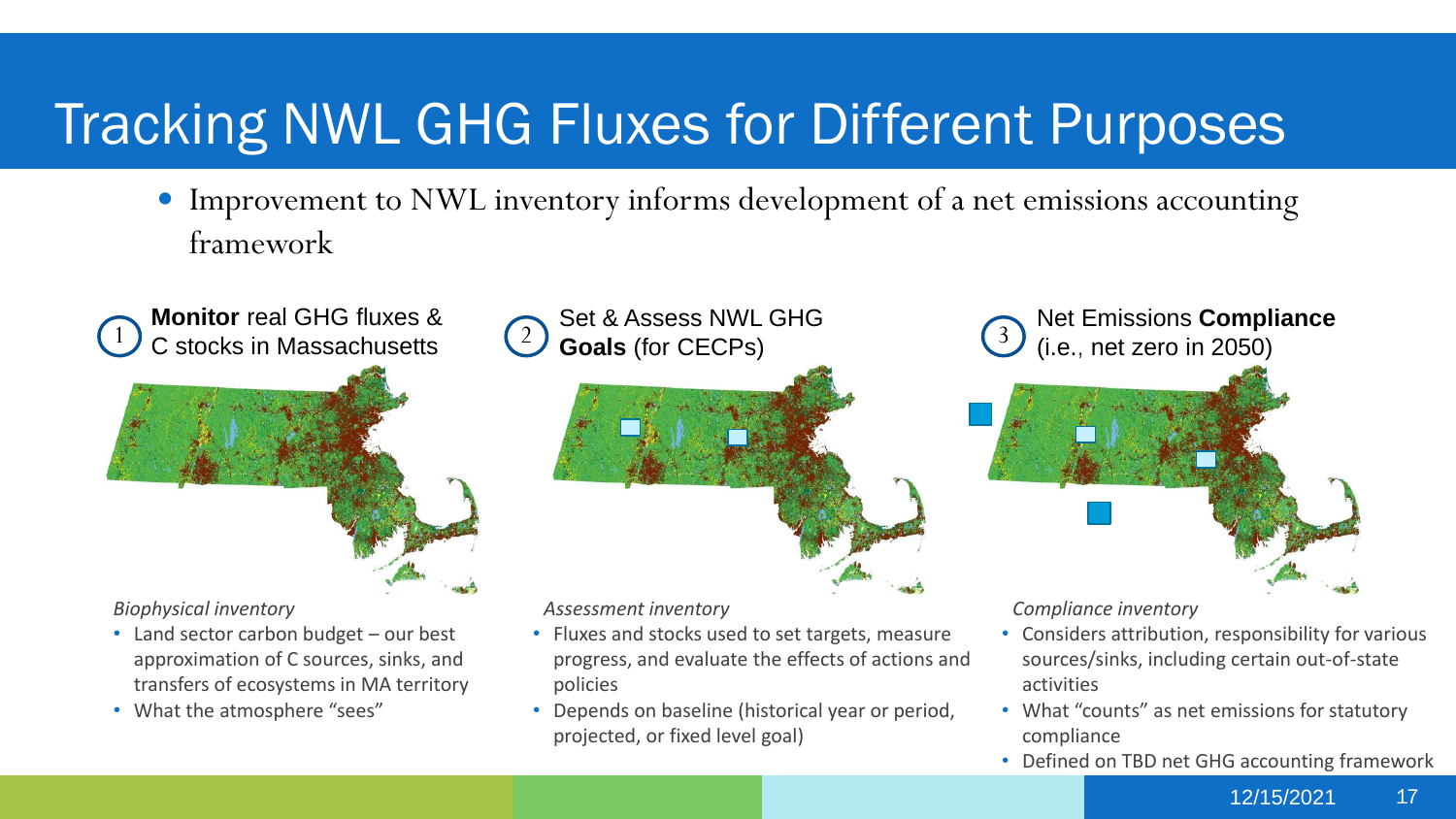### Implications for Achieving Net Zero Emissions

- Broad strategies for achieving Net Zero by 2050:
	- 1. Reduce gross emissions
		- Transition energy "end-uses" away from fossil fuels
		- Deploy higher levels of energy efficiency and flexibility
		- Decarbonize the energy supply to become predominantly reliant on renewable electricity generation
	- 2. Reduce biogenic combustion emissions
	- 3. Reduce GHG emissions + enhance carbon sequestration from our NWL
		- Protect NWL to protect current carbon storage
		- Manage NWL to enhance and improve resiliency of carbon storage
		- Restore degraded NWL to enhance carbon storage
		- Store carbon in durable wood products
	- 4. Explore additional carbon sequestration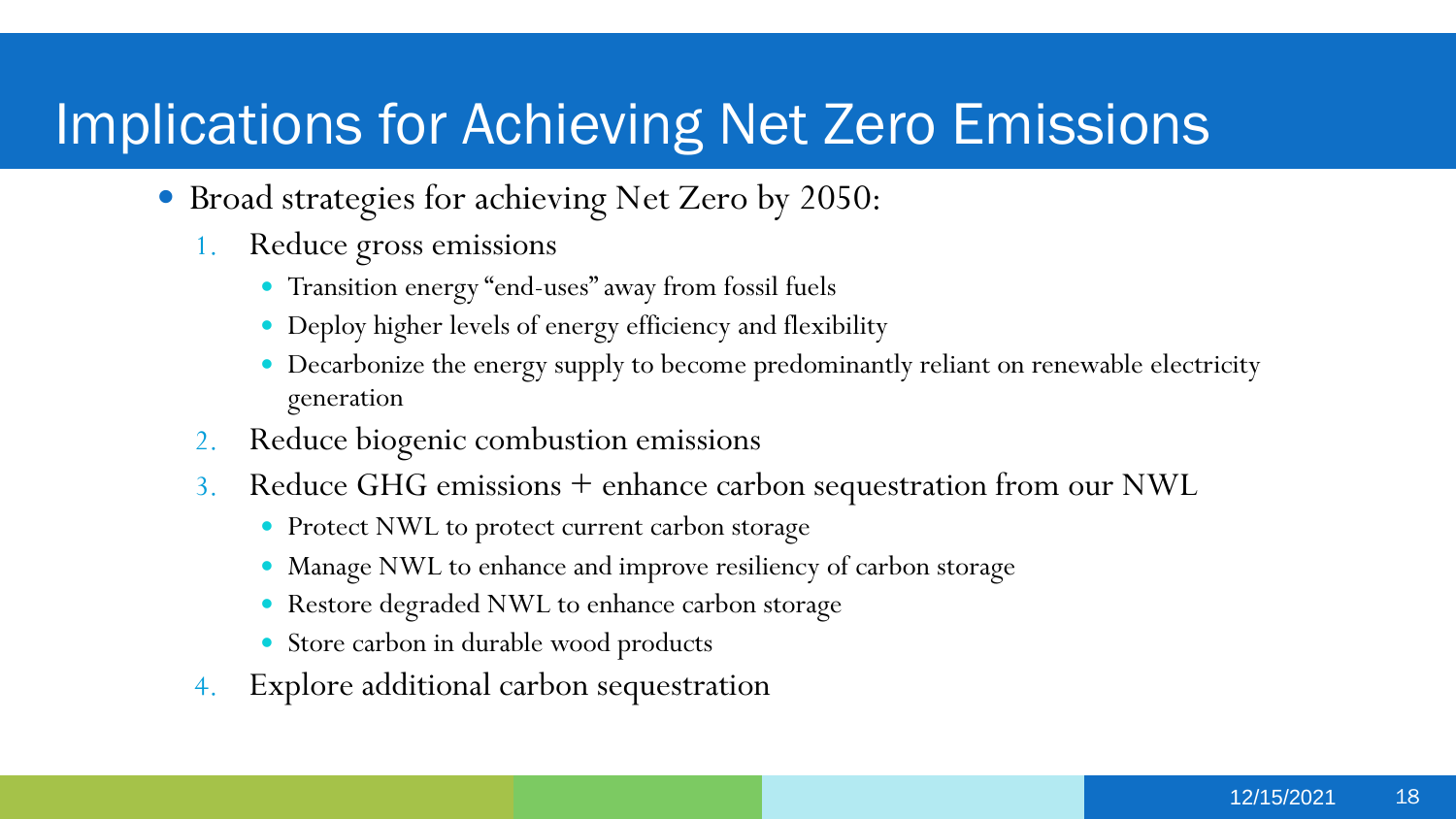# IAC Work Group Report Out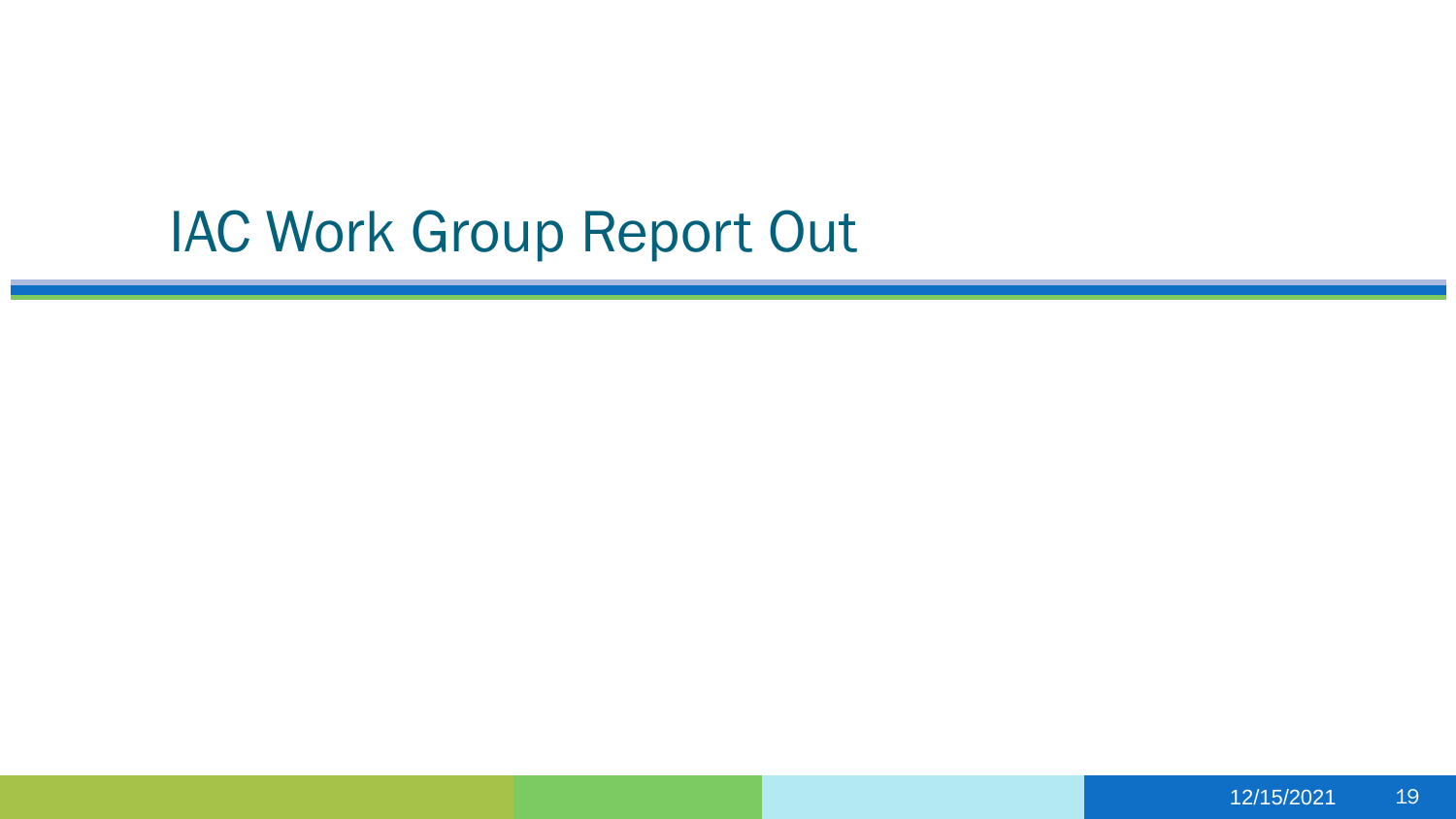#### **Other IAC Business**